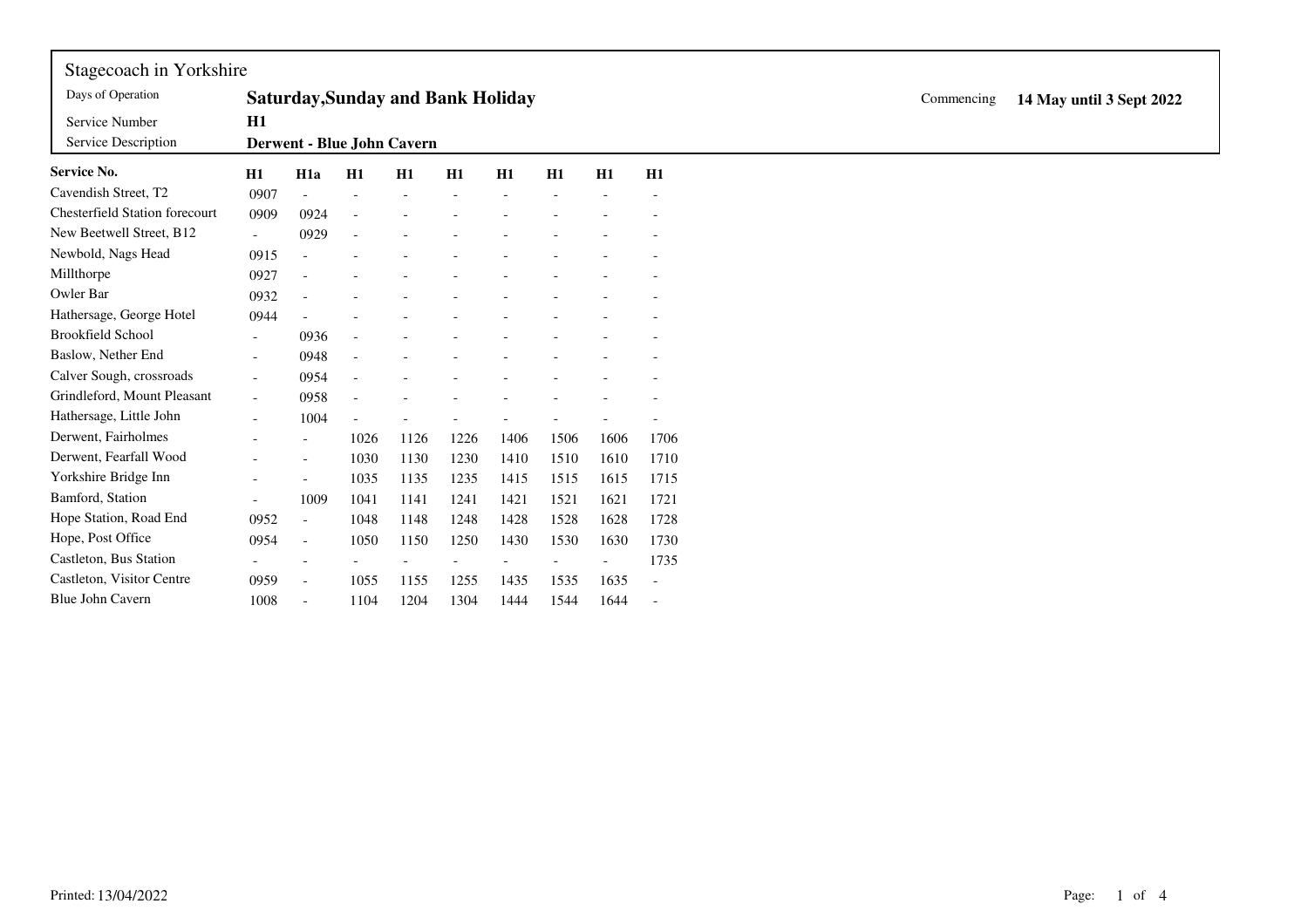| Stagecoach in Yorkshire               |                                          |                            |       |                          |       |      |                          |                          |                          |                          |  |  |  |  |
|---------------------------------------|------------------------------------------|----------------------------|-------|--------------------------|-------|------|--------------------------|--------------------------|--------------------------|--------------------------|--|--|--|--|
| Days of Operation                     | <b>Saturday, Sunday and Bank Holiday</b> |                            |       |                          |       |      |                          |                          |                          |                          |  |  |  |  |
| Service Number                        | H1                                       |                            |       |                          |       |      |                          |                          |                          |                          |  |  |  |  |
| Service Description                   |                                          | Derwent - Blue John Cavern |       |                          |       |      |                          |                          |                          |                          |  |  |  |  |
| <b>Service No.</b>                    | H1                                       | H1                         |       | H1                       |       | H1   | H1                       | H1                       | H <sub>1</sub> a         | H1                       |  |  |  |  |
| Blue John Cavern                      | $\overline{\phantom{a}}$                 | 1029                       | then  | 29                       | Until | 1329 | 1509                     | 1609                     | 1709                     |                          |  |  |  |  |
| Castleton, Visitor Centre             | $\overline{\phantom{a}}$                 | 1037                       | at    | 37                       |       | 1337 | 1517                     | 1617                     | 1717                     | $\overline{\phantom{a}}$ |  |  |  |  |
| Castleton, Bus Station                | $\overline{\phantom{a}}$                 | 1038                       | these | 38                       |       | 1338 | 1518                     | 1618                     | 1718                     |                          |  |  |  |  |
| Castleton, Bus Station                | $\overline{\phantom{a}}$                 | 1041                       | times | 41                       |       | 1341 | 1521                     | 1621                     | 1720                     | 1737                     |  |  |  |  |
| Hope, Church                          | $\overline{\phantom{a}}$                 | 1046                       | each  | 46                       |       | 1346 | 1526                     | 1626                     | 1725                     | 1742                     |  |  |  |  |
| Hope Station, Road End                | $\overline{\phantom{a}}$                 | 1048                       | hour  | $48\,$                   |       | 1348 | 1528                     | 1628                     | 1727                     | 1744                     |  |  |  |  |
| Bamford, Station                      | 1009                                     | 1056                       |       | 56                       |       | 1356 | 1536                     | 1636                     | 1734                     | $\overline{\phantom{a}}$ |  |  |  |  |
| Yorkshire Bridge Inn                  | 1013                                     | 1100                       |       | $00\,$                   |       | 1400 | 1540                     | 1640                     |                          |                          |  |  |  |  |
| Derwent.Fearfall Wood                 | 1018                                     | 1105                       |       | 05                       |       | 1405 | 1545                     | 1645                     |                          |                          |  |  |  |  |
| Derwent, Fairholmes                   | 1023                                     | 1110                       |       | 10                       |       | 1410 | 1550                     | 1650                     |                          |                          |  |  |  |  |
| Hathersage, Little John               |                                          |                            |       | $\overline{\phantom{a}}$ |       |      | $\overline{\phantom{a}}$ | $\overline{\phantom{a}}$ | 1739                     | $\overline{\phantom{a}}$ |  |  |  |  |
| Grindleford, Mount Pleasant           |                                          |                            |       |                          |       |      |                          |                          | 1745                     |                          |  |  |  |  |
| Calver Sough, crossroads              |                                          |                            |       |                          |       |      |                          |                          | 1749                     | $\sim$                   |  |  |  |  |
| Baslow, Nether End                    |                                          |                            |       |                          |       |      |                          |                          | 1755                     | $\overline{\phantom{a}}$ |  |  |  |  |
| <b>Brookfield School</b>              |                                          |                            |       |                          |       |      |                          |                          | 1807                     | $\sim$                   |  |  |  |  |
| Hathersage, George Hotel              |                                          |                            |       |                          |       |      |                          |                          | $\overline{\phantom{a}}$ | 1752                     |  |  |  |  |
| Owler Bar                             |                                          |                            |       |                          |       |      |                          |                          |                          | 1804                     |  |  |  |  |
| Millthorpe                            |                                          |                            |       |                          |       |      |                          |                          |                          | 1809                     |  |  |  |  |
| Newbold, Nags Head                    |                                          |                            |       |                          |       |      |                          |                          |                          | 1821                     |  |  |  |  |
| New Beetwell Street, B1               |                                          |                            |       |                          |       |      |                          |                          | 1813                     | $\overline{\phantom{a}}$ |  |  |  |  |
| Cavendish Street, T2                  |                                          |                            |       |                          |       |      |                          | $\overline{\phantom{a}}$ | 1815                     | $\overline{\phantom{a}}$ |  |  |  |  |
| <b>Chesterfield Station forecourt</b> |                                          |                            |       |                          |       |      |                          |                          | 1817                     | 1827                     |  |  |  |  |
| Cavendish Street, U2                  |                                          |                            |       |                          |       |      |                          |                          | $\overline{\phantom{a}}$ | 1829                     |  |  |  |  |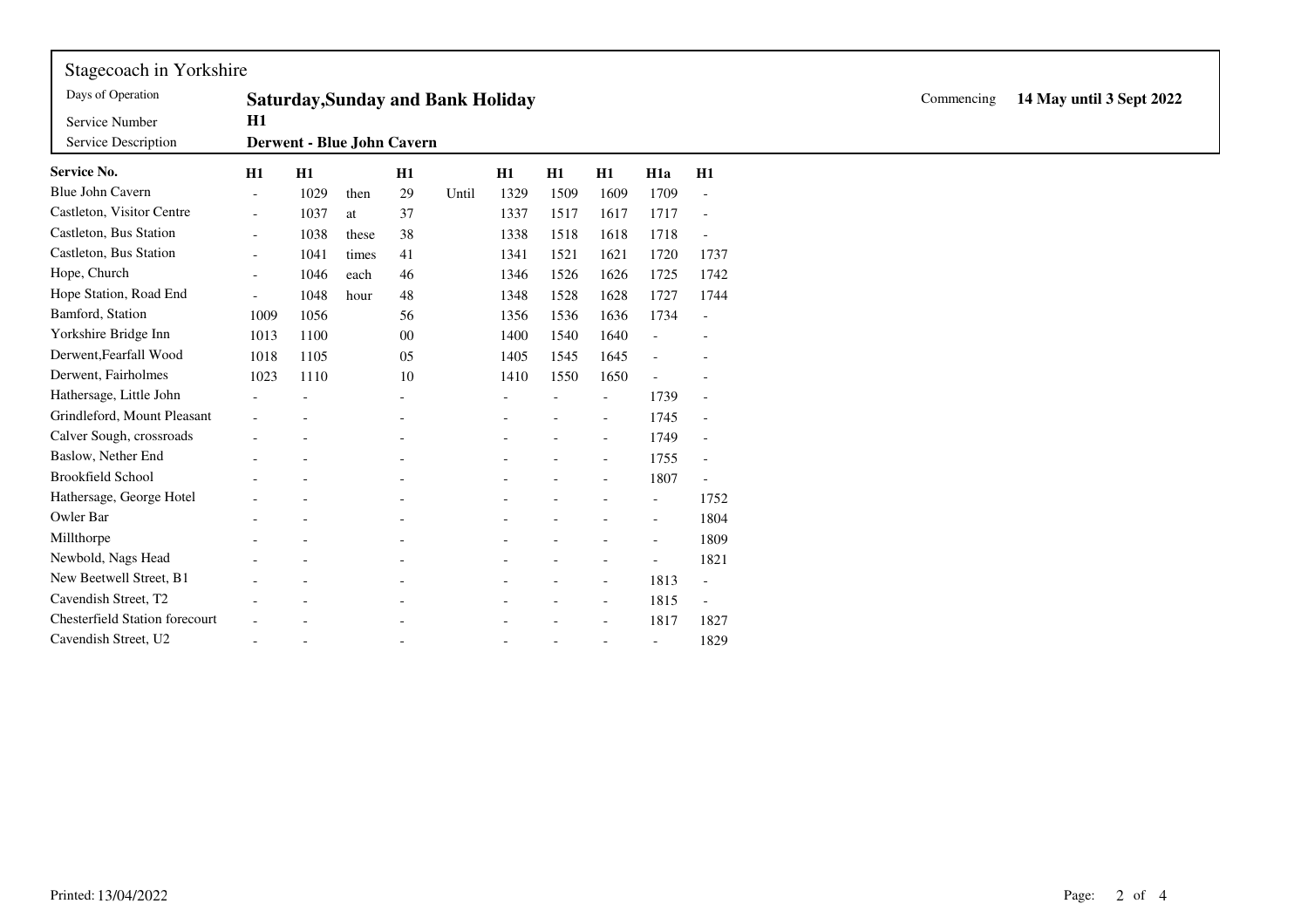| Stagecoach in Yorkshire               |                          |                          |                          |                                          |      |      |      |      |                          |  |            |                          |
|---------------------------------------|--------------------------|--------------------------|--------------------------|------------------------------------------|------|------|------|------|--------------------------|--|------------|--------------------------|
| Days of Operation                     |                          |                          |                          | <b>Saturday, Sunday and Bank Holiday</b> |      |      |      |      |                          |  | Commencing | 14 May until 3 Sept 2022 |
| Service Number<br>Service Description | H1                       |                          |                          | Derwent - Blue John Cavern               |      |      |      |      |                          |  |            |                          |
| <b>Service No.</b>                    | H1                       | H <sub>1</sub> a         | H1                       | H1                                       | H1   | H1   | H1   | H1   | H1                       |  |            |                          |
| Cavendish Street, T2                  | 0907                     |                          |                          |                                          |      |      |      |      |                          |  |            |                          |
| <b>Chesterfield Station forecourt</b> | 0909                     | 0924                     |                          |                                          |      |      |      |      |                          |  |            |                          |
| New Beetwell Street, B12              | $\sim$                   | 0929                     |                          |                                          |      |      |      |      |                          |  |            |                          |
| Newbold, Nags Head                    | 0915                     | $\bar{a}$                |                          |                                          |      |      |      |      |                          |  |            |                          |
| Millthorpe                            | 0927                     |                          |                          |                                          |      |      |      |      |                          |  |            |                          |
| Owler Bar                             | 0932                     |                          |                          |                                          |      |      |      |      |                          |  |            |                          |
| Hathersage, George Hotel              | 0944                     |                          |                          |                                          |      |      |      |      |                          |  |            |                          |
| <b>Brookfield School</b>              | $\overline{\phantom{a}}$ | 0936                     |                          |                                          |      |      |      |      |                          |  |            |                          |
| Baslow, Nether End                    | $\overline{\phantom{a}}$ | 0948                     | $\overline{\phantom{a}}$ |                                          |      |      |      |      |                          |  |            |                          |
| Calver Sough, crossroads              | $\overline{\phantom{a}}$ | 0954                     |                          |                                          |      |      |      |      |                          |  |            |                          |
| Grindleford, Mount Pleasant           | $\sim$                   | 0958                     |                          |                                          |      |      |      |      |                          |  |            |                          |
| Hathersage, Little John               | $\sim$                   | 1004                     |                          |                                          |      |      |      |      |                          |  |            |                          |
| Derwent, Fairholmes                   |                          | $\overline{\phantom{a}}$ | 1026                     | 1126                                     | 1226 | 1406 | 1506 | 1606 | 1706                     |  |            |                          |
| Derwent, Fearfall Wood                | $\overline{a}$           | $\overline{a}$           | 1030                     | 1130                                     | 1230 | 1410 | 1510 | 1610 | 1710                     |  |            |                          |
| Yorkshire Bridge Inn                  |                          | $\overline{a}$           | 1035                     | 1135                                     | 1235 | 1415 | 1515 | 1615 | 1715                     |  |            |                          |
| Bamford, Station                      |                          | 1009                     | 1041                     | 1141                                     | 1241 | 1421 | 1521 | 1621 | 1721                     |  |            |                          |
| Hope Station, Road End                | 0952                     | $\mathcal{L}$            | 1048                     | 1148                                     | 1248 | 1428 | 1528 | 1628 | 1728                     |  |            |                          |
| Hope, Post Office                     | 0954                     | $\overline{\phantom{a}}$ | 1050                     | 1150                                     | 1250 | 1430 | 1530 | 1630 | 1730                     |  |            |                          |
| Castleton, Bus Station                |                          |                          |                          |                                          |      |      |      |      | 1735                     |  |            |                          |
| Castleton, Visitor Centre             | 0959                     | $\sim$                   | 1055                     | 1155                                     | 1255 | 1435 | 1535 | 1635 | $\overline{\phantom{a}}$ |  |            |                          |
| Blue John Cavern                      | 1008                     | $\blacksquare$           | 1104                     | 1204                                     | 1304 | 1444 | 1544 | 1644 | $\overline{\phantom{a}}$ |  |            |                          |

 $\mathbf{r}$